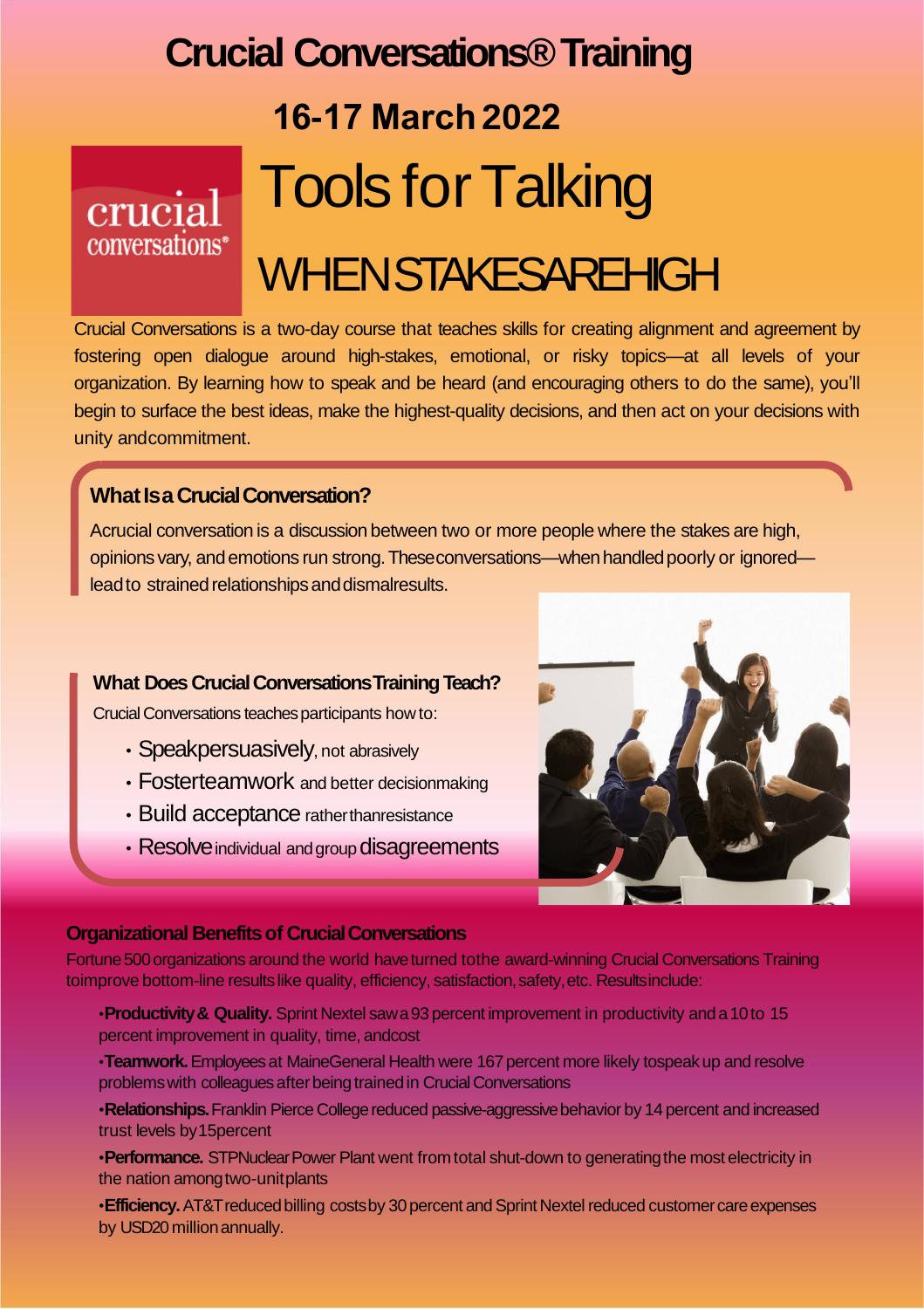## crucial conversations<sup>®</sup>

# **Training Course Details**

Crucial Conversations Training infuses fourteen hours of classroom time with more than 60 original video clips of "before and after" situations. Enjoy video-based instruction from the authors of Crucial Conversations: Tools for Talking When Stakes are High. Engage in extensive in-class practice, group participation, and personal reflection as you explore and master these crucial skills.

| Day 1        |                                                         |                                                                                                                                                                                                                 |  |  |
|--------------|---------------------------------------------------------|-----------------------------------------------------------------------------------------------------------------------------------------------------------------------------------------------------------------|--|--|
| 8:00 a.m.    | Lesson 1:<br><b>Get Unstuck</b>                         | • Spot the conversations that are keeping you from what you want.<br>• Avoid moving to silence or violence during crucial conversations.<br>• Share facts, ideas, feelings, and opinions candidly and honestly. |  |  |
| $9:30$ a.m.  | <b>Break</b>                                            |                                                                                                                                                                                                                 |  |  |
| $9:45$ a.m.  | Lesson Two:<br><b>Start with Heart</b>                  | • Identify your own Style Under Stress and manage it.<br>• Stay focused on what you really want and maintain dialogue.<br>• Understand how motives change when conversations turn crucial.                      |  |  |
| $11:00$ a.m. | <b>Break</b>                                            |                                                                                                                                                                                                                 |  |  |
| $11:15$ a.m. | <b>Lesson Three:</b><br><b>Master My Stories</b>        | • Stay in dialogue when you're angry, scared, or hurt—"think" your way to<br>the root cause of negative emotions.<br>• Discover your stories-how do you justify your behavior?                                  |  |  |
| 12:00 p.m.   | Lunch                                                   |                                                                                                                                                                                                                 |  |  |
| $1:00$ p.m.  | <b>Lesson Three:</b><br><b>Master My Stories, cont.</b> | • Eliminate Victim, Villain, and Helpless Stories, and improve your results.                                                                                                                                    |  |  |
| $2:00$ p.m.  | <b>Break</b>                                            |                                                                                                                                                                                                                 |  |  |
| $2:15$ p.m.  | <b>Lesson Four:</b><br><b>STATE My Path</b>             | • Speak persuasively, not abrasively.<br>• Get your meaning across even with potentially threatening messages.                                                                                                  |  |  |
| $3:30$ p.m.  | <b>Break</b>                                            |                                                                                                                                                                                                                 |  |  |
| $3:45$ p.m.  | Lesson Four:<br><b>STATE My Path, cont.</b>             | • Share strong opinions without shutting down contrary views.<br>• State your mind while making it safe for others to do the same.                                                                              |  |  |
| 5:00 p.m.    | <b>End of Day One</b>                                   |                                                                                                                                                                                                                 |  |  |
| Day 2        |                                                         |                                                                                                                                                                                                                 |  |  |
| 8:00 a.m.    | Lesson Five:<br><b>Learn to Look</b>                    | • Spot the warning signs that indicate safety is at risk.<br>• Notice various forms of silence and violence.<br>• Step out of a conversation and notice how to make it work.                                    |  |  |
| 9:30 a.m.    | <b>Break</b>                                            |                                                                                                                                                                                                                 |  |  |
| $9:45$ a.m.  | <b>Lesson Six:</b><br><b>Make It Safe I</b>             | • Take steps to rebuild safety and return to dialogue.<br>• Talk about almost anything—without silence violence.                                                                                                |  |  |
| $11:00$ a.m. | <b>Break</b>                                            |                                                                                                                                                                                                                 |  |  |
| $11:15$ a.m. | Lesson Six:<br>Make It Safe I, cont.                    | • Use specific skills to keep everyone sharing information.                                                                                                                                                     |  |  |
| $12:00$ p.m. | <b>Lunch</b>                                            |                                                                                                                                                                                                                 |  |  |
| 1:00 p.m.    | <b>Lesson Seven:</b><br>Make It Safe II, cont.          | • Establish and maintain mutual purpose and mutual respect.<br>• Recognize when you're at cross-purpose.                                                                                                        |  |  |
| $2:00$ p.m.  | <b>Break</b>                                            |                                                                                                                                                                                                                 |  |  |
| 2:15 p.m.    | <b>Lesson Eight:</b><br><b>Explore Others' Paths</b>    | • Use exploring skills to make it safe for others to speak up.<br>• Diffuse others' violence and eliminate silence.<br>• Get safely to the meaning behind others' emotions.                                     |  |  |
| 3:45 p.m.    | <b>Break</b>                                            |                                                                                                                                                                                                                 |  |  |
| 4:00 p.m.    | <b>Lesson Nine:</b><br><b>Move to Action</b>            | • Put Crucial Conversations principles and skills together.<br>• Move from healthy dialogue to taking action and achieving results.                                                                             |  |  |
| 5:00 p.m.    | <b>End of Training</b>                                  |                                                                                                                                                                                                                 |  |  |

**For registration,contactusat TeamSYNthesis**

**BOOKYOURSEATTODAY Scheduled Class 16-17 March 2022**

### **2-DayCrucialConversationsFees LocalDelegate MQAApproved- RS42,000\*Only ForeignDelegate**

**USD2,000\*Only**

*\* FeesinclusiveofCrucialConversationTraining Materials*



**[www.teamsynthesis.com/PLC/](http://www.teamsynthesis.com/PLC/) (230) <sup>454</sup> 6730/230) <sup>468</sup> <sup>0048</sup>**

**[PLCSecretariat@teamsynthesis.com](mailto:PLCSecretariat@teamsynthesis.com) (230) 4546730**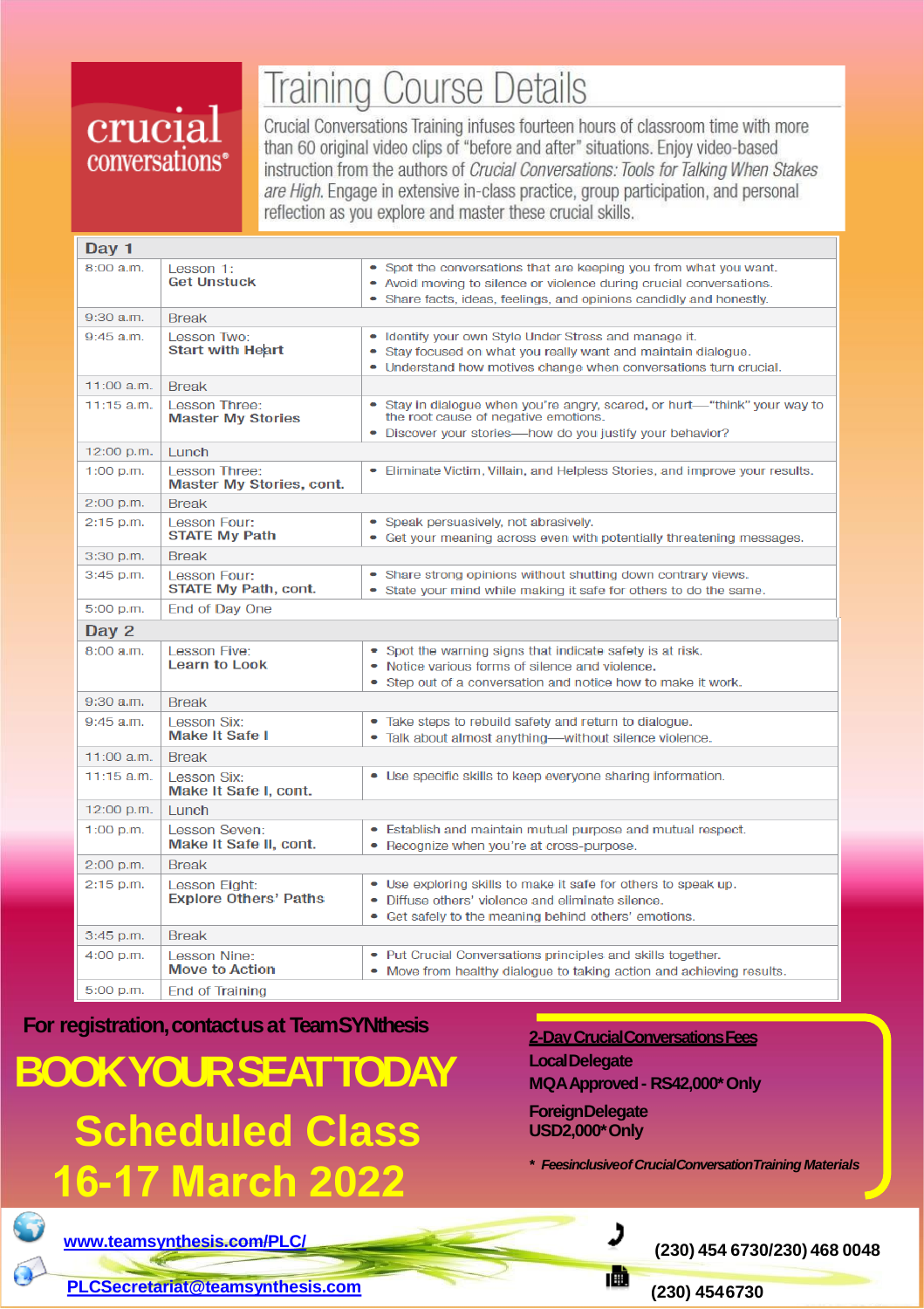

### **About theFacilitator**



crucial conversations<sup>®</sup>

> *Principal Consultant and Master Trainer.Visiting Fellow with focus in leadership, organizational development & organizational effectiveness research. Multi-industry exposure with extensive travel to Australia, NewZealand,SouthAfrica andUnitedStatesofAmerica.*

*Fifteen years with the Ford Motor Company (both locally and overseas) holding specialist and managerialpositions in OrganisationPlanning,PersonnelAdministration, Industrial Relationsand Training and Development. In 1982, joined the Graduate School of BusinessAdministration, University of the Witwatersrand as Senior Lecturer in BusinessAdministration. Teaching and research interests have been in Organisation Behaviour,Organisation Design and Development, Human Resources Development, Personnel Systems and Practices, Change Management and Leadership. Headed the Human Resources Strategy Area for five years, providing administrative and academic leadership for the general human resource disciplines at the School. He is committed to teaching and in 1992 was awarded the SimpkinsCommunication Dynamics Prize for his teaching at the School. He was awarded the South African Business Management Associationmedalfor an academicarticle presentedin 1992.Hereceivedthe ROIInstitutePrize for the BestPublishedCaseStudyin 2012.Hestill lecturesat various businessschoolsona part-time basis.Jayholdsa B.Sc(Soc),a post-graduatediploma in HumanResourceManagement, a certificate in LabourLawanda Masters degreeinBusinessLeadership.*

*While at the Business School he consulted widely to organisations and institutions on strategy implementation, leadership, service, change management, human resource development and personnel systems. In 2003 was appointed a Visiting Fellow at the Rhodes University Investec Business School. In 1992 started the Covey Leadership Centre (Southern Africa), which later became Franklin CoveySouthernAfrica, responsible for leadership and organizational developmentandorganizationaleffectivenessresearch.Left in 2004to focuson current interests. Consulted extensively to the Banking Industry (Standard Bank Credit and Africa Divisions) on leadership, strategy implementationandteameffectiveness.*



**[www.teamsynthesis.com/PLC/](http://www.teamsynthesis.com/PLC/) (230) <sup>454</sup> 6730/230) <sup>468</sup> <sup>0048</sup>**